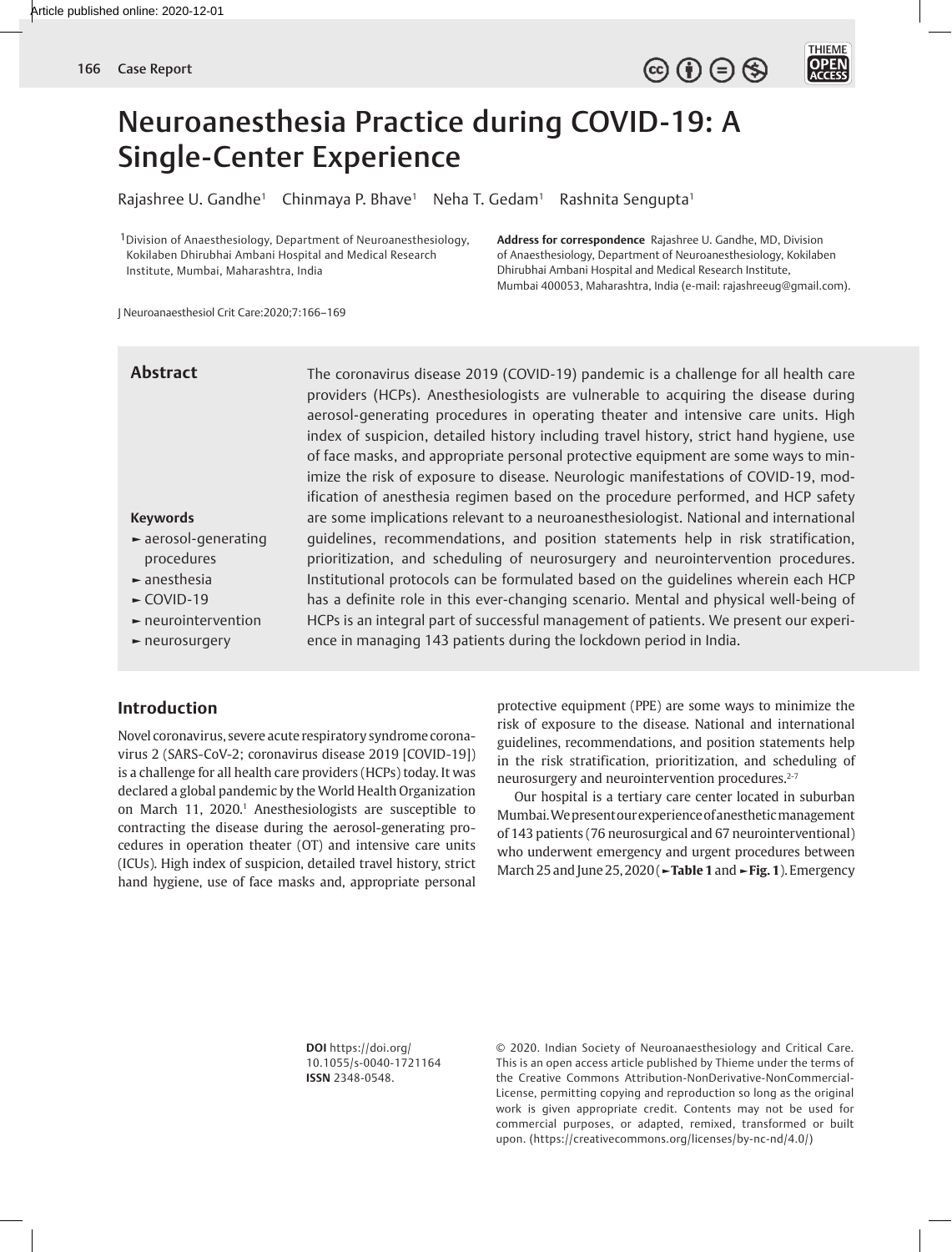**Table 1** List of neurosurgery and neurointervention procedures

| Neurosurgery emergency procedures                   |     |
|-----------------------------------------------------|-----|
| Decompressive craniotomy for hematoma<br>evacuation | 7   |
| External ventricular drain                          | 4   |
| Intracranial pressure monitoring bolt               | 1   |
| Neurointervention emergency procedures              |     |
| Stroke                                              | 15  |
| <b>Total emergency procedures</b>                   | 27  |
| Neurosurgery urgent procedures                      |     |
| Intracranial tumor excision                         | 18  |
| Awake craniotomy                                    | 3   |
| Chronic subdural hematoma                           | 10  |
| Navigation/endoscopic biopsy                        | 4   |
| Endoscopic third ventriculostomy                    | 1   |
| Cranioplasty                                        | 5   |
| Ventriculoperitoneal shunt                          | 1   |
| Ommaya reservoir insertion                          | 1   |
| Spine decompression ± fusion                        | 6   |
| Spine tumors                                        | 3   |
| Anterior cervical discectomy and fusion             | 3   |
| Tracheostomy                                        | 8   |
| Foramen magnum decompression                        | 1   |
| Neurointervention urgent procedures                 |     |
| Angiography                                         | 20  |
| Aneurysm coiling                                    | 9   |
| Arteriovenous fistula/malformation embolization     | 1   |
| Carotid stenting                                    | 14  |
| Middle cerebral artery Stenting                     | 1   |
| Vertebral artery stenting                           | 7   |
| <b>Total urgent procedures</b>                      | 116 |
| Grand total (emergency + urgent)                    | 143 |
|                                                     |     |

procedures were life-threatening, whereas urgent procedures were not immediately life-threatening but could lead to neurologic damage if not treated.

# **Case Details**

#### **Preoperative Visit**

All patients underwent a preoperative real-time quantitative polymerase chain reaction (RT-qPCR) analysis of their nasopharyngeal swab, and results were available within 8 hours. A negative report was considered sufficient to proceed for any urgent procedure. The reports were valid for 7 days from sample collection. Guidelines issued by local and national authorities were strictly followed.<sup>8</sup> Patients were mandated to wear surgical or N95 mask, and PPE was used by the anesthesia team during checkup. We garnered a detailed patient history and list of their associated comorbidity. Noncontact temperature was checked along with resting oxygen saturation (SPO $_{\textrm{\tiny{2}}}$ ). Basic airway assessment included mouth opening, neck movements, and thyromental distance, which were performed keeping a distance of 2 m from the patient.

#### **Management of Emergency Procedures**

A total of 27 patients underwent life-saving emergency procedures during this period. These included 12 neurosurgical and 15 neurointervention procedures. Rapid antigen testing and high-resolution computed tomography (HRCT) of the chest were performed in all patients. No patients had HRCT findings suggestive of COVID-19. Care was taken to minimize contamination while transporting these patients from various locations over a short time, and all HCPs were in full PPE for these cases.

#### Neurosurgical Emergencies

General anesthesia (GA) with endotracheal intubation was required for 12 neurosurgical emergencies. These included two COVID-19 positive patients requiring subdural hematoma evacuation. Rapid sequence intubation using videolaryngoscope, aerosol box, and a positive air-purified respirator was performed within a negative-pressure OT. Bag-mask ventilation was avoided due to the inherent risk of aerosol generation, and heat-moisture exchange filters were placed to minimize contamination. Balanced anesthesia was provided using inhalational and intravenous anesthetics. Intraoperative hemodynamic and ventilatory parameters remained stable in all patients. All patients were shifted to ICU for elective ventilation using transport ventilators. One COVID-19 positive patient died due to COVID-associated respiratory complications.

#### Neurointervention Emergencies

Fifteen patients required emergency endovascular treatment for anterior circulation acute ischemic stroke. These included three patients who tested positive for COVID-19. Decision regarding the type of anesthesia was taken based on the Glasgow Coma Scale (GCS), airway status on admission, and consensus statements.7,9,10 All patients were managed with intravenous sedation as their GCS was >10 and were able to protect their airway. Patients were spontaneously breathing throughout the procedure with oxygen administered at <6 L/minute through face mask placed over the surgical mask. No patient required an urgent conversion to GA or airway intervention. All HCPs wore lead gowns prior to the "donning" of a PPE. Persistent reocclusion of the middle cerebral artery was observed in one COVID-19 positive patient, which was attributed to hypercoagulability of the blood, resulting in the worsening of neurologic condition and subsequent death. The complete recanalization of the affected blood vessels was achieved in the remaining 14 patients.

#### **Management of Urgent Procedures**

Urgent procedures were performed in 64 neurosurgical and 52 neurointervention patients. All patients were documented to be negative for COVID-19. Seventy two patients required GA, while the remaining patients were managed under local anesthesia with intravenous sedation using midazolam, propofol, and dexmedetomidine infusion. Rapid sequence intubation was performed for patients requiring GA in OT or interventional suite. Balanced anesthesia was administered using inhalational and intravenous anesthetics with extubation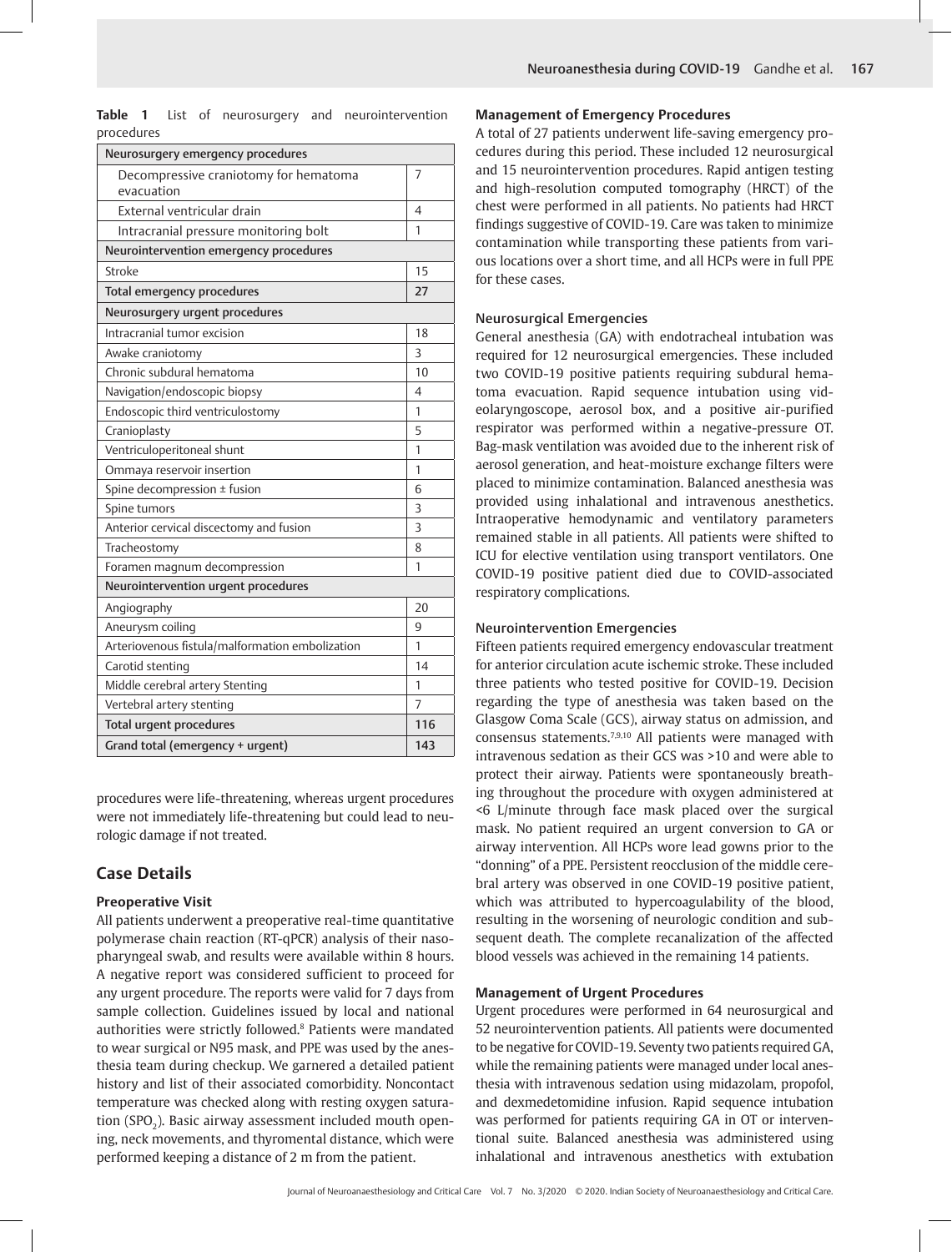

**Fig. 1** Flowchart depicting procedures. AV, arteriovenous; COVID-19, coronavirus disease 2019; GA, general anesthesia; HRCT, high-resolution computed tomography; MCA, middle cerebral artery; PPE, personal protective equipment; RT-qPCR, real-time quantitative polymerase chain reaction.

after complete recovery from anesthesia. Protective measures, including aerosol box, face shields, goggles, and transparent drapes, were used during intubation and extubation. Patients managed with intravenous sedation included three patients undergoing awake craniotomy for tumor excision, carotid artery stenting, vertebral artery stenting, and cerebral angiography. No patient managed with intravenous sedation required emergency conversion to GA or airway intervention.

## **Discussion**

Neuroanesthesia practice at our institute evolved as recommendations for the management of patients during COVID-19 pandemic were published. Institutional protocols were made regarding patient screening, triaging, and procedure prioritization in the setting of limited manpower resources. Dedicated COVID-19 ICUs and holding areas were created for the management of COVID positive patients and for those awaiting COVID test results, respectively. HCP teams were created for managing patients during the pandemic with comprehensive training regarding safety given to each member. Physical distancing, strict hand hygiene, use of face masks, and "donning and doffing" of PPE were strictly followed by HCPs to minimize exposure. Emergency procedures were performed in a dedicated negative-pressure OT or interventional suite with all HCPs in full PPE. Negative-pressure OT was created with help of the engineering and maintenance departments of our institute. Care was taken to ensure adequate hydration of all HCPs prior to emergency procedures to prevent dehydration and fatigue in negative-pressure surroundings while managing these cases. Ventilatory circuit disconnections were